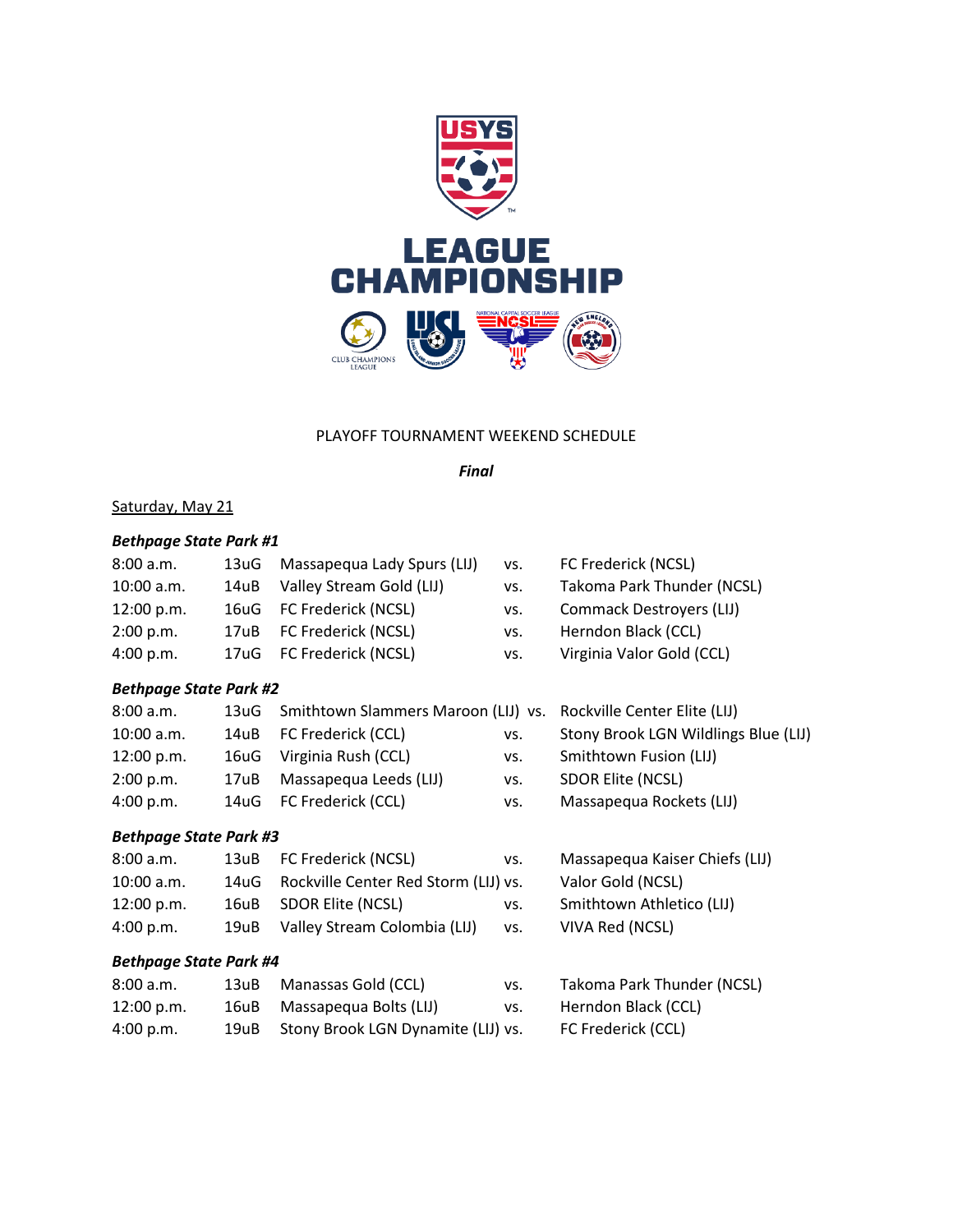#### *Bethpage State Park #5*

| 8:00 a.m.    |      | 15uG Hicksville Dare Devils (LIJ)  |
|--------------|------|------------------------------------|
| $10:00$ a.m. |      | 15uB Virginia Valor (CCL)          |
| 12:00 p.m.   |      | 18uG Barca Academy Blue (CCL)      |
| 2:00 p.m.    | 18uB | thd                                |
| 4:00 p.m.    |      | 17uG Stony Brook LGN Arsenal (LIJ) |

## *Bethpage State Park #6*

| 8:00 a.m.    |      | 15uG FC Frederick (CCL)         |
|--------------|------|---------------------------------|
| $10:00$ a.m. |      | 15uB Arlington Red (NCSL)       |
| 12:00 p.m.   |      | 18uG Bellmore Blue Angels (LIJ) |
| 2:00 p.m.    | 18uB | Smithtown Bayern (LIJ)          |

Sunday, May 22

#### *Brentwood State Park #1*

| 8:30a.m.     | 13uG 3rd Place Match |
|--------------|----------------------|
| $10:30$ a.m. | 14uG 3rd Place Match |

#### *Brentwood State Park #2*

| 8:30a.m.     | 13uB 3rd Place Match |
|--------------|----------------------|
| $10:30$ a.m. | 14uB 3rd Place Match |

### *Bethpage State Park #1*

| 8:00 a.m.    |      | 13uG Championship Match   |
|--------------|------|---------------------------|
| $10:00$ a.m. |      | 16uB Championship Match   |
| 12:00 p.m.   |      | 18uG Championship Match   |
| 2:00 p.m.    | 19uB | <b>Championship Match</b> |

### *Bethpage State Park #2*

| 8:00 a.m.    |      | 13uB Championship Match |
|--------------|------|-------------------------|
| $10:00$ a.m. | 16uB | 3rd Place Match         |
| 12:00 p.m.   |      | 18uG 3rd Place Match    |
| 2:00 p.m.    | 19uB | 3rd Place Match         |

## *Bethpage State Park #3*

| 8:00 a.m.  |      | 14uB Championship Match   |
|------------|------|---------------------------|
| 10:00 a.m. |      | 16uG Championship Match   |
| 12:00 p.m. | 18uB | <b>Championship Match</b> |
| 2:00 p.m.  |      | 17uG Championship Match   |

- vs. Springfield Academy (NCSL)
- vs. Springfield Academy (NCSL)
- vs. Great Falls-Reston Elite (NCSL)
- vs. Massapequa Rangers (LIJ)
- vs. McLean Green (NCSL)
- vs. Stony Brook LGN Athletico (LIJ)
- vs. CSH Gottschee East (LIJ)
- vs. FC Frederick (CCL)
- vs. FC Frederick (CCL)